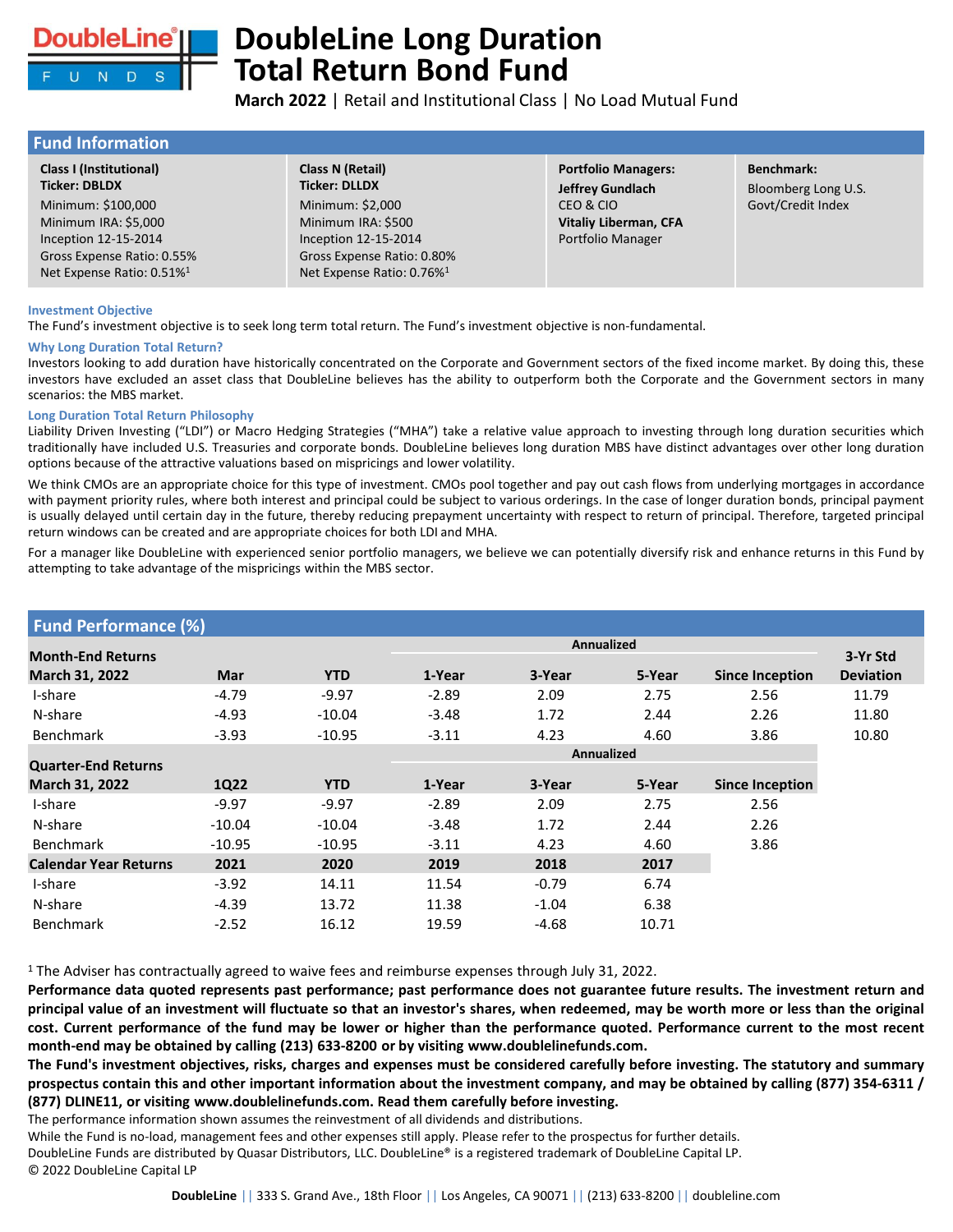

# **DoubleLine Long Duration Total Return Bond Fund**

**March 2022** | Retail and Institutional Class | No Load Mutual Fund

# **Portfolio Managers**



**Jeffrey Gundlach** Portfolio Manager CEO, CIO



**Vitaliy Liberman, CFA**  Portfolio Manager

### **About DoubleLine**

Founded in 2009, DoubleLine's portfolio managers have worked together for an average of 15 years and have over 23 years average industry experience.

# **Statistics as of March 31, 2022**

| <b>Portfolio Characteristics</b> |              | Duration Breakdown (%) |        | Credit Quality Breakdown (%)  |        |  |
|----------------------------------|--------------|------------------------|--------|-------------------------------|--------|--|
| # of Issues                      | 44           | Less than 10 years     | 72.22  | Government                    | 34.53  |  |
| <b>Ending Market Value</b>       | \$60,190,808 | 10 to 15 years         | 10.81  | Agency                        | 61.22  |  |
| <b>Market Price</b>              | \$97.60      | 15 to 20 years         | 5.46   | <b>Investment Grade</b>       | 0.00   |  |
| Duration                         | 15.30        | 20 to 25 years         | 6.06   | <b>Below Investment Grade</b> | 0.00   |  |
| Weighted Avg Life                | 10.78        | $25+vears$             | 1.21   | <b>Unrated Securities</b>     | 0.00   |  |
|                                  |              | Cash                   | 4.25   | Cash                          | 4.25   |  |
|                                  |              | <b>Total</b>           | 100.00 | Total                         | 100.00 |  |

| Sector Breakdown (%) |        | Weighted Average Life Breakdown (%) |        | Asset Mix (%)        |        |  |
|----------------------|--------|-------------------------------------|--------|----------------------|--------|--|
| Agency RMBS          | 63.23  | Less Than 10 years                  | 55.52  | <b>Fixed Rate</b>    | 93.93  |  |
| Government           | 22.27  | 10 to 15 years                      | 20.08  | <b>Floating Rate</b> | 1.82   |  |
| Agency CMBS          | 10.25  | 15 to 20 years                      | 14.10  | Cash                 | 4.25   |  |
| Cash                 | 4.25   | $25+vears$                          | 6.06   | <b>Total</b>         | 100.00 |  |
| <b>Total</b>         | 100.00 | Cash                                | 4.25   |                      |        |  |
|                      |        | <b>Total</b>                        | 100.00 |                      |        |  |

| SEC 30-Day Yield (%) |      | <b>I-Share N-Share</b> |
|----------------------|------|------------------------|
| Gross                | 2.94 | 2.68                   |
| Net <sup>1</sup>     | 3.00 | 2.74                   |

| Top 10 Holdings (%) |       |
|---------------------|-------|
| T17/802/15/32       | 11.97 |
| T 2 1/4 02/15/52    | 6.06  |
| FNR 2015-167Y       | 5.59  |
| GNR 2015-79 VZ      | 5.24  |
| GNR 2015-53 EZ      | 5.18  |
| FHR 4390 N7         | 4.57  |
| FNR 2019-68 7L      | 4.12  |
| <b>FHR 44407D</b>   | 3.76  |
| <b>FHR 4206 LZ</b>  | 3.48  |
| FNR 2013-74 7H      | 3.43  |
| Total               | 53.39 |

Sector Allocations are subject to change at any time and should not be considered a recommendation to buy or sell any security. Portfolio holdings generally are made available fifteen days after month-end by calling (877) DLine11. The source for the information in this report is DoubleLine Capital, which maintains its data on a trade date basis.

Past performance does not guarantee future results. Mutual fund investing involves risk; Principal loss is possible.